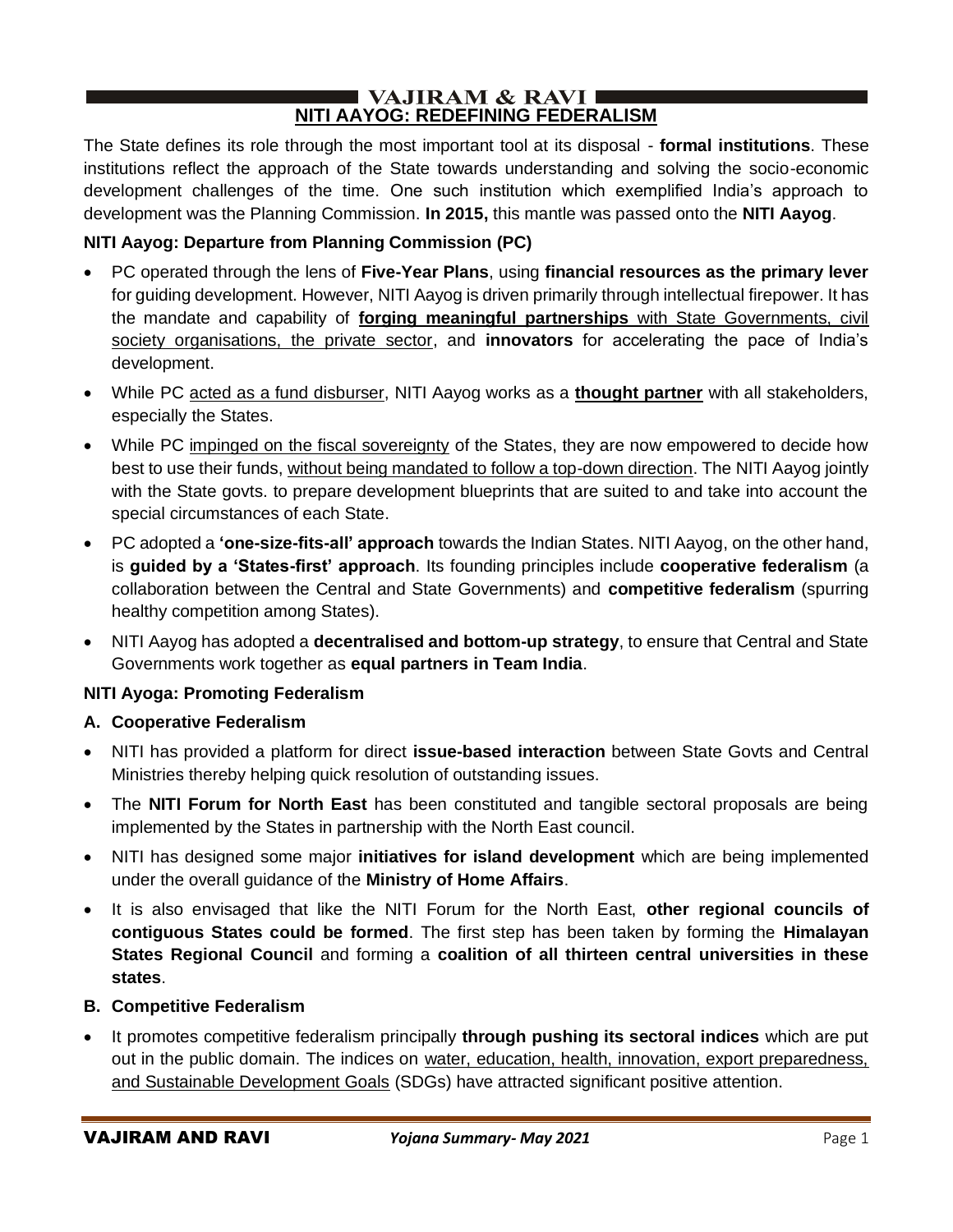# I VAJIRAM & RAVI ∎

- It has also introduced a competition element in **'Aspirational Districts Program'** by focusing on governance improvement and achieving effective convergence among Govt agencies and organisations on the ground. These districts have shown significant improvement in indicators pertaining to health and nutrition, education etc.
- Besides, several best practices in governance have emerged from these districts which are now being scaled up and replicated at the block level in some states.

## **Policy Formulation and NITI Ayoga**

- It is continuously engaged in providing fresh policy-related inputs for implementation by relevant Ministries in partnership with State Government agencies. **Universal Health, agriculture sector modernisation, renewable energy**, are some examples where NITI has made substantive policy inputs during its six-year existence.
- NITI was involved with the **drafting of the National Medical Commission Bill** and the Bills for reforming the education system pertaining to Indian Systems of Medicine and Homeopathy.
- NITI has also been closely involved with the **design and monitoring of Ayushman Bharat**, the largest universal health initiative in the world. It has played a similar key role in the **POSHAN Abhiyaan** to improve the nutritional status of an individual or household.
- NITI has also implemented the **SATH – 'Sustainable Action for Transforming Human Capital**' program in 3 States, the best practices from which are being replicated in other States as well. Several policy suggestions are contained in NITI's document '**Strategy for New India @ 75'**.
- One of NITI's key tasks is to develop an **output–outcome monitoring framework** and rigorously evaluate Central Government schemes and initiatives. The **Development Monitoring and Evaluation Office** (DMEO) undertakes this. It completed the evaluation of 125 Centrally Sponsored Schemes to determine their continuation from the 14th Finance Commission to the 15th Finance Commission period.
- NITI Aayog is also focused on **nurturing an innovation ecosystem** across the country. The **Atal Innovation Mission** (AIM) is a flagship initiative in this regard.

## **Conclusion:**

- To meet the rising aspirations of our young population, India needs to achieve and sustain a high rate of GDP growth for the next three decades. In pursuit of this goal, continued structural reforms are crucial for laying new foundations to ensure sustained and inclusive growth.
- In this regard, NITI Aayog has a key role to play. NITI Aayog, with its intellectual breadth and depth, is well placed to help India initiate the necessary reforms.

# **ONE NATION-ONE ELECTION**

## **Permanent or Temporary: Constituent Assembly Debate on Election Commission**

• The Drafting Committee had two alternatives on the constitution of Election Commission- **whether it should be a permanent body** or **if it could be a temporary body to be set up before elections** and wound upon completion of the process.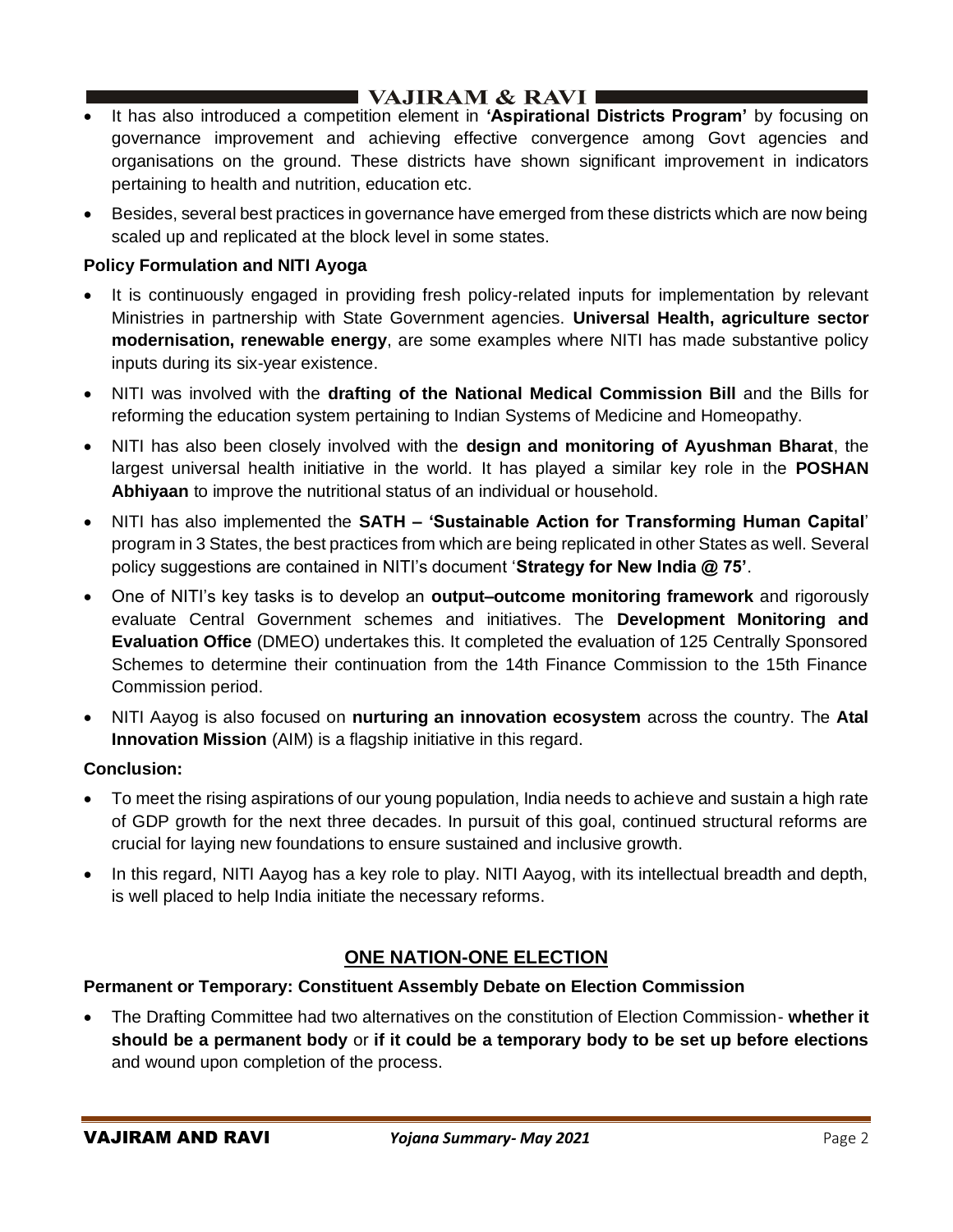- The assumption behind the part-time Election Commission was driven by the assumption that **elections were expected only once in five years** except for the odd bye-elections to fill casual vacancies that might arise once in a while.
- But the Committee **anticipated the possibility of mid-term dissolution**. It recognised that it was **necessary to be in a state of readiness** to conduct fresh elections promptly in such situations for which a permanent Commission was necessary.
- Participating in the debate, Prof. Shibaan Lal Saksena observed that **since no fixed term** for the Houses of Legislature or fixed election cycle was proposed in the Constitution, concurrent elections could happen in the initial years. Still later on **there would be elections regularly in some State or the other**.

## **History of Elections**

- The first general elections of free India were conducted for about six months, starting from **October 1951**. **Elections were held simultaneously** to the Lok Sabha and the Legislative Assemblies of the States.
- The **next three cycles** of elections also witnessed concurrent Lok Sabha and Legislative Assembly elections barring a few stray cases like **Kerala where a mid-term election was held in 1960** on the pre-mature dissolution of the Assembly, and in Nagaland and Pondicherry where the Assembly was created only after the 1962 general elections.
- **The last occasion when we had near-simultaneous elections was in 1967**.
- The fourth Lok Sabha constituted in 1967 was **dissolved prematurely in 1971**. This was the beginning of the end of simultaneous elections. Extension of the term of Lok Sabha during the National Emergency declared in 1975 and the dissolution of Assemblies of some States after the 1977 Lok Sabha election further disturbed the cycle of concurrent elections.
- After the two pre-mature dissolutions of the Lok Sabha in 1998 and 1999, **only four State Assemblies have been going to polls along with the Lok Sabha elections** in the last two decades.
- We now have at least two rounds of Assembly general elections every year.

## **Conducting Simultaneous Election: Legal Perspective**

- Sections 14 and 15 of the Representation of the People Act, 1951, **empower the Election Commission to notify elections any time during the last six month**s of the term of the House and not earlier than that.
- A **lead time of twenty-five days** from the date of notification is a **statutorily required minimum period** before a poll can be taken. The election schedule is announced a few days before the election notification as an advance notice to the stakeholders.
- Therefore, if the terms of the Houses are **expiring within a window of three to four months**, it would be legally possible to hold elections simultaneously.

## **Synchronising the Terms of the Houses**

• Both the Lok Sabha and Legislative Assemblies have a term of five years. Clause (2) of Article 83, Article 172(1) of Indian constitution deals with the term of Lok Sabha and State Assemblies respectively.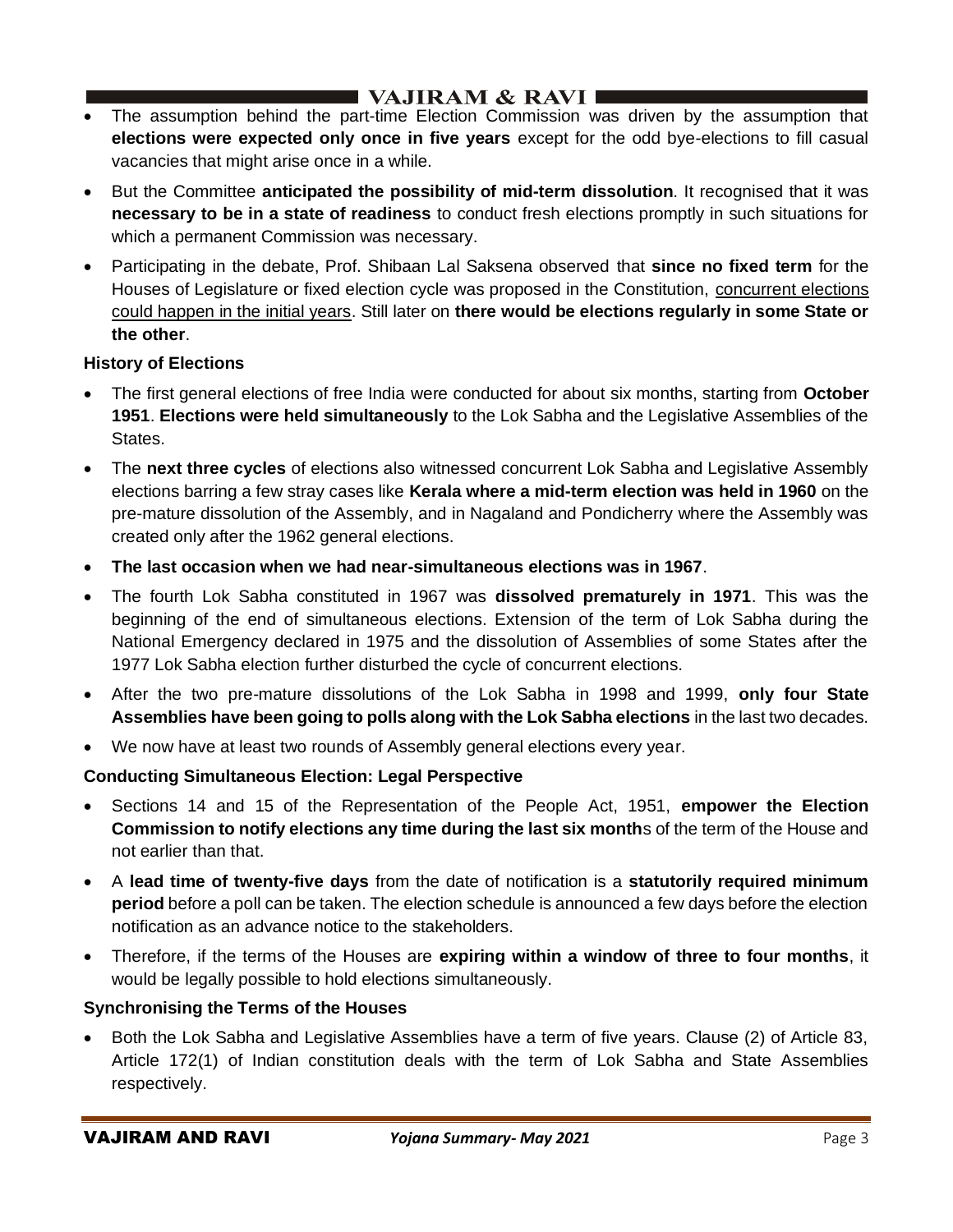- While these Houses can be **dissolved ahead of the scheduled expiry** of the term of five years [Articles 85(2)(b) and 174(2)(b)], there is **no provision for extension of the term** unless a proclamation of Emergency is in operation.
- Bringing the terms of all the Houses to sync with one another necessarily calls for either extending the terms of several of the Houses or curtailing of terms or a combination of both, that too by two to three years in some cases. For this, the **relevant Articles of the Constitution mentioned above will have to be suitably amended**.
- Even if the terms are synchronised as a one-time measure, we will still need an adequate legal safeguarding place **to avoid mid-term dissolution**.
- For maintaining the electoral cycle, some countries have legal provisions to the effect that for a 'noconfidence motion' to be brought up against the government in office, the proposed resolution should also contain a constructive 'vote of confidence' in an alternative government with a named leader to head it.
- This helps to maintain the fixed term of the House and pre-empts stalemate situation thrusting fresh election as the only option.

### **Why Simultaneous Election**

- Reduce labour, time and expenditure in the conduct of elections; and
- Instances of pause in governance are addressed if elections are conducted in one go instead of staggered elections
- Simultaneous elections could bring down the campaign expense of political parties by a long way.

## **Expenditure Issue- Areas of Saving**

- There is no duplication of work in preparing the electoral rolls for the two elections and hence **no extra labour or expenditure is involved on this count**. However, in present situation, all logistic arrangements are replicated for the two elections.
- Simultaneous Election would mean **saving on transport, accommodation, storage arrangements, training, remuneration, and so on**. This will also mean **saving in terms of human resources**. Another area of saving would be in the **deployment of the Central Police Force**.

## **Additional Expenditure for Simultaneous Elections**

- One aspect that could **offset the savings would be the doubling of expenses on electronic voting machines (EVMs)**.
- One set of EVMs is used in a polling station for one election. Since the Lok Sabha and Assembly elections are not held together except in a few States, the **same EVMs are utilised for both the elections**. Using the same EVM repeatedly for different elections does not involve any extra expenditure or labour.
- For conducting the elections simultaneously, **each polling station needs two EVMs** one for the Lok Sabha election and the other for the Assembly election. This would mean that for a simultaneous nationwide election, **the requirement of EVMs in terms of numbers would be double compared to separate elections**.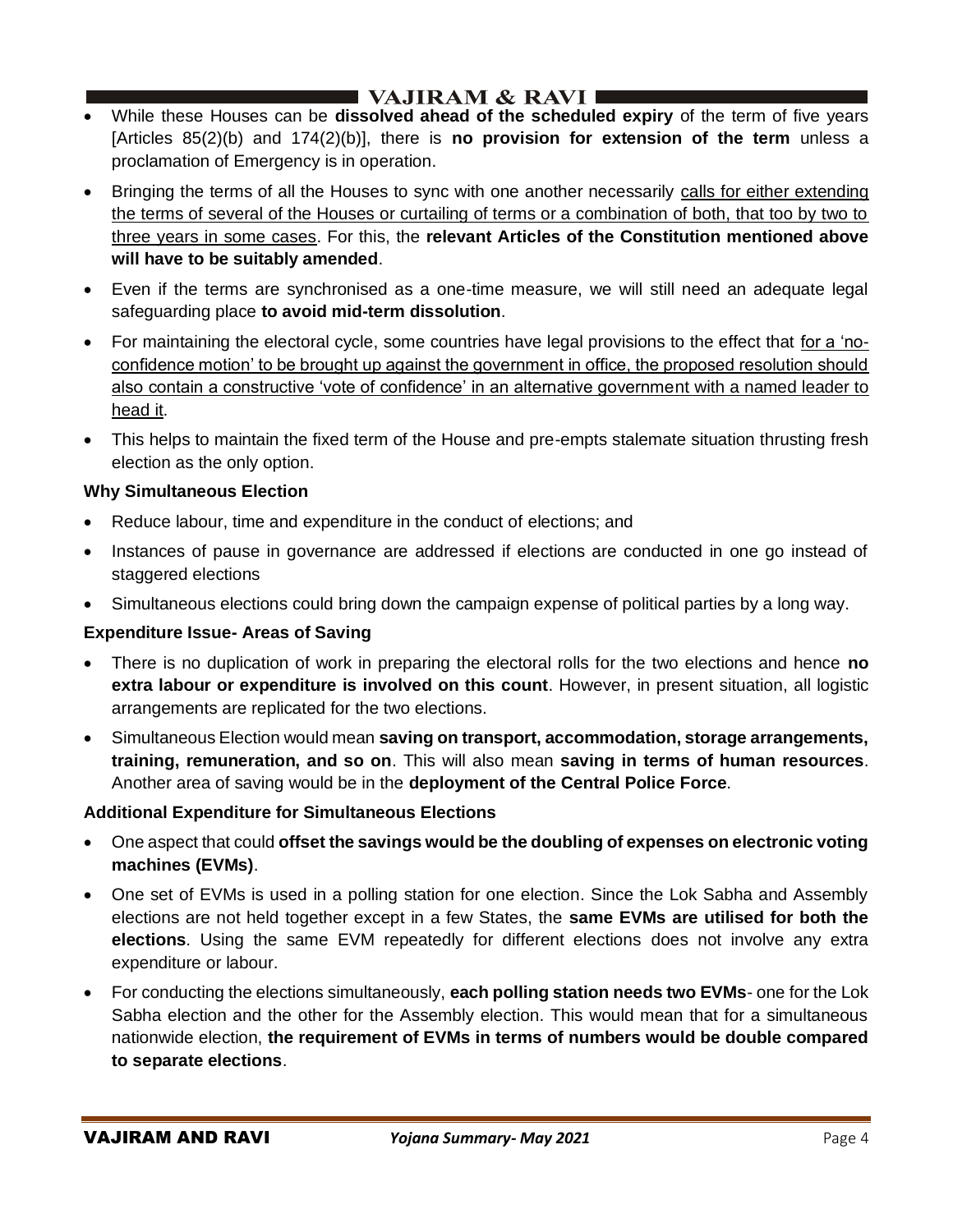• Considering that the incidental recurring **expense in the storage and security** of these machines will also be a considerable amount, **the overall expenditure in holding elections may not see any substantial dip on account of simultaneous elections**.

## **Model Code of Conduct (MCC) - Impact on Governance**

- MCC is a set of behaviour guidelines for candidates and political parties that comes into operation from the date election is announced by Election Commission.
- A crucial part of the MCC is the **restrictions on the party in power**. MCC prohibits using official resources for electoral activities, announcing financial grants, new schemes, etc. that may influence the voters in favour of the ruling party.
- If all elections are held together, the **restrictions under MCC will be through in one go**. In the Lok Sabha election, the MCC applies to both the Union and State Governments. In the Legislative Assembly election, the Code, logically, applies to the outgoing State Government.
- The restriction on the Union Government is only concerning new schemes specific to the State(s) going to polls. In bye-elections, the application of MCC is restricted to the district concerned. Thus, **the impact on governance on account of the enforcement of MCC during elections is minimal**.

## **Local Bodies' Elections**

- The local bodies' elections are conducted **under the respective State Election Commission**. Holding local bodies' elections along with the other elections will require the team of the same polling officials **to report to and take instructions from two different authorities simultaneously**, even on the same issue, and they may not necessarily get the same direction in all cases.
- Further, the **judicial forum before which the local bodies' election** can be challenged is the Court of District Judge and other lower Courts whereas an election petition challenging a Parliamentary or Assembly election is to be brought up before the High Court.

## **Conclusion:**

- A simultaneous nationwide election could push up the voter turnout since a once-in-five-year event is bound to attract more enthusiastic participation across all sections. **Frequent elections can bring in the election-fatigue factor**.
- Better electors' participation will further add to the credibility of the elections. Therefore, the feasibility of the idea, the merits, and demerits associated with it needs further scrutiny and analysis at different levels.

# **FISCAL FEDERALISM IN COVID-19**

- The Government adopted the mantra of **"Cooperative Federalism"** in order to fight an exemplary battle against Covid-19. The Centre and the States acted in unison to limit the human and economic impact of the pandemic.
- In the initial stages, the lockdown and social distancing measures led to a near halt in economic activities. Revenues suffered massively while the expenditure obligations soared. The States needed fiscal support for their liquidity needs. To address this situation, the Central Govt responded in the true spirit of **"Fiscal Federalism**."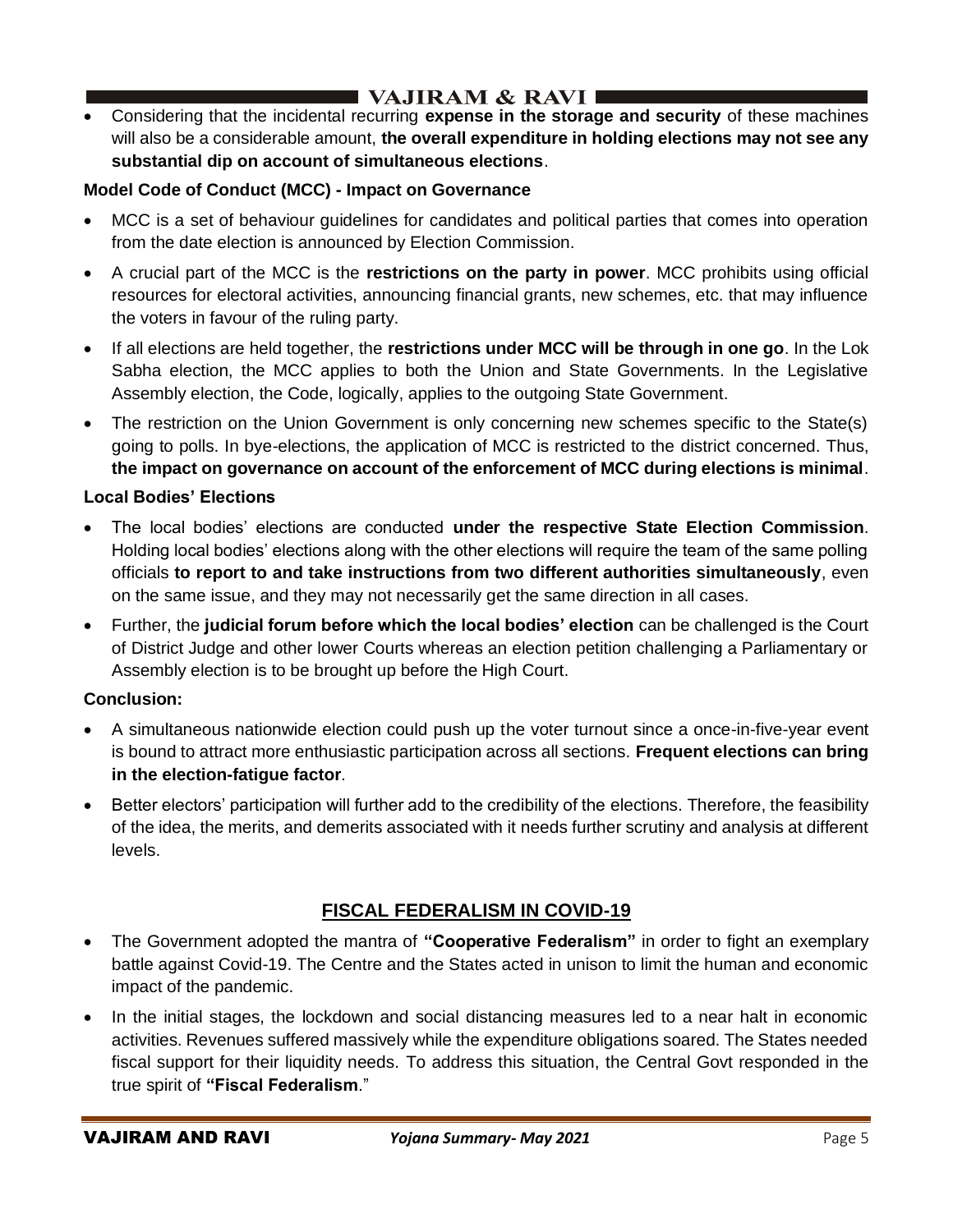# I VAJIRAM & RAVI I

# **Steps Taken During Pandemic to Promote Fiscal Federalism**

## **A. Enhancement of Borrowing Limit of States**

- Borrowing constitutes an important source of funding for the States and is governed by the provisions of **Article 293** of the Constitution. To maintain fiscal prudence, the State Govts were allowed to borrow within the **Net Borrowing Ceiling of 3% of their GSDP in a financial year**.
- However, to help ease stress in State finances, the Union Govt, in May 2020, **enhanced the borrowing limit of States for fiscal 2020-21 by 2% of GSDP**. This provided extra headroom of Rs. 4.28 lakh crore to States.
- **Half of the additional borrowing facility was unconditional while the remaining was linked to specified, measurable and feasible reform actions**. Four citizen centric areas - One Nation One Ration Card, ease of doing business, power sector and urban local bodies were identified for reforms. Borrowing permission of **0.25% of GSDP was linked to the completion of reforms in each area**.

### **B. Ways and Means Advances (WMA)**

- RBI provides WMA to the States banking with it to **help them tide over temporary mismatches in the cash flow** of their receipts and payments. RBI has fixed the WMA limit of each State based on multiple factors including total expenditure, revenue deficit and fiscal position of the State. **Interest on WMA is charged at the RBI's repo rate**.
- States are also allowed an **overdraft facility**, which is the amount drawn over the WMA limit. Overdraft attracts a **higher rate of interest**.
- RBI in April 2020 **increased the WMA limit of States by 60%**. This made available an additional amount of Rs. 19,335 crore to the States. The enhanced limit was initially valid untill September 30, 2020 and was later extended till March 31, 2021.
- RBI also extended the period for which a State can be in overdraft from 14 to 21 consecutive working days, and from 36 to 50 working days during a quarter.
- **Increased WMA limit gave immediate liquidity to States** to borrow short-term funds from RBI at a lower rate of interest.
- **C. Notified Disaster Declaration & Relaxation of SDRF Norms**
- The State Disaster Response Fund (SDRF) has been constituted under Section 48 (1) (a) of the Disaster Management Act, 2005. This is the primary fund available to State Govts for responses to notified disasters. **The Central Govt contributes 75% of SDRF allocation for general category**.
- In view of the spread of Covid-19, the Govt of India treated **Covid-19 as a notified disaster**. State govts could spend **SDRF on quarantine related measures**, procurement of essential equipment etc.
- Initially, the expenditure on this account was **limited to 25% of SDRF allocation for the year which was later enhanced to 50%**. Under SDRF, States were provided with an amount of Rs. 11,092 crore in 2020-21.
- **D. Financial Assistance to States**
- To soften the blow to their balance sheets on account of the fiscal impacts of Covid-19, the States applied brakes on capital expenditure. However, capital expenditure has a higher multiplier effect and results in a higher economic growth rate.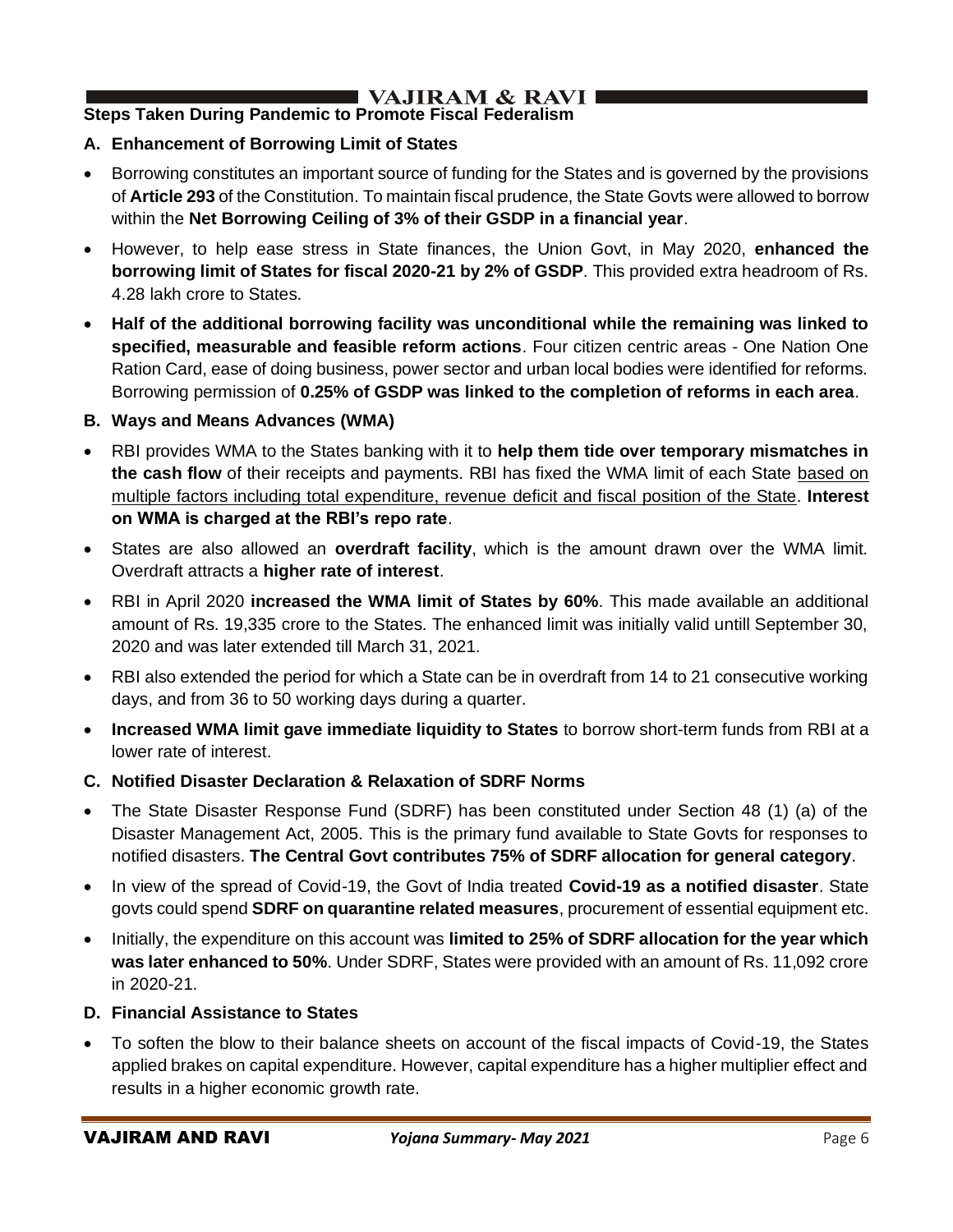• Therefore, the finance minister announced the **Scheme of Financial Assistance to States for Capital Expenditure** in October 2020 with an amount of Rs. 12,000 Crore for the scheme. Part of the allocation was set aside for States **who carry out reforms in at least three out of the four citizen-centric areas** identified by the Ministry of Finance.

## **E. Special Window for Borrowings**

- The subsumption of local taxes in GST and the resultant fear of revenue loss led to the enactment of the GST (Compensation to States) Act, 2017.
- Due to the economic slowdown, a shortfall of Rs. 1.10 lakh crore was estimated in the GST Compensation fund in 2020-21. The Central Govt decided **to set up a special window to borrow** the estimated amount of shortfall on behalf of the States and passed it to them as a back-to-back loan to be repaid from future accruals in the Compensation Fund.

## **F. Maintaining Tax Devolution to States**

• 14th Finance Commission had recommended the biggest ever increase in vertical tax devolution in the Central divisible pool from 32% to 42%. After considering Jammu and Kashmir's reorganisation into Union Territories of Jammu & Kashmir and Ladakh, the **15th Finance Commission recommended 41% tax devolution**.

## **Conclusion**

During the financial year 2020-21, despite dwindling resources due to the pandemic, the Centre empowered the States fiscally to fight the pandemic and stimulate economic recovery.

# **CHALLENGES OF SKILL DEVELOPMENT**

District Skill Committees (DSC) have a long way to go before they start effectively performing their role in planning, execution, and monitoring of skill training schemes.

## **Functions of DSC in the Decentralised Skill Management**

- These include planning for skill training by looking at among other things demand and supply, the socio-economic profile, and availability of skill infrastructure at the district level.
- DSC is composed of all the significant district development officers. Headed by the District Collector, it is the fittest entity to undertake comprehensive skill development.

## **Capacity Building of DSC**

- Capacity-building architecture for the DSCs should focus upon i) *creating and managing knowledge* ii) *customising and localising content* iii) *disseminating knowledge through training* iv) *providing opportunities for guided practice* v) *evaluation with actionable feedback*.
- The lack of adequate and intensive engagement of the State Skill Missions with short-term skill training or SANKALP has meant that the States/districts might not utilise optimally the presence of the Fellows in the DSC.
- SANKALP's numerous interactions with the DSCs threw up the need for them to have a standard format for planning and monitoring skill training activities. Accordingly, SANKALP prepared a **DSC toolkit for planning and monitoring of skill activities**.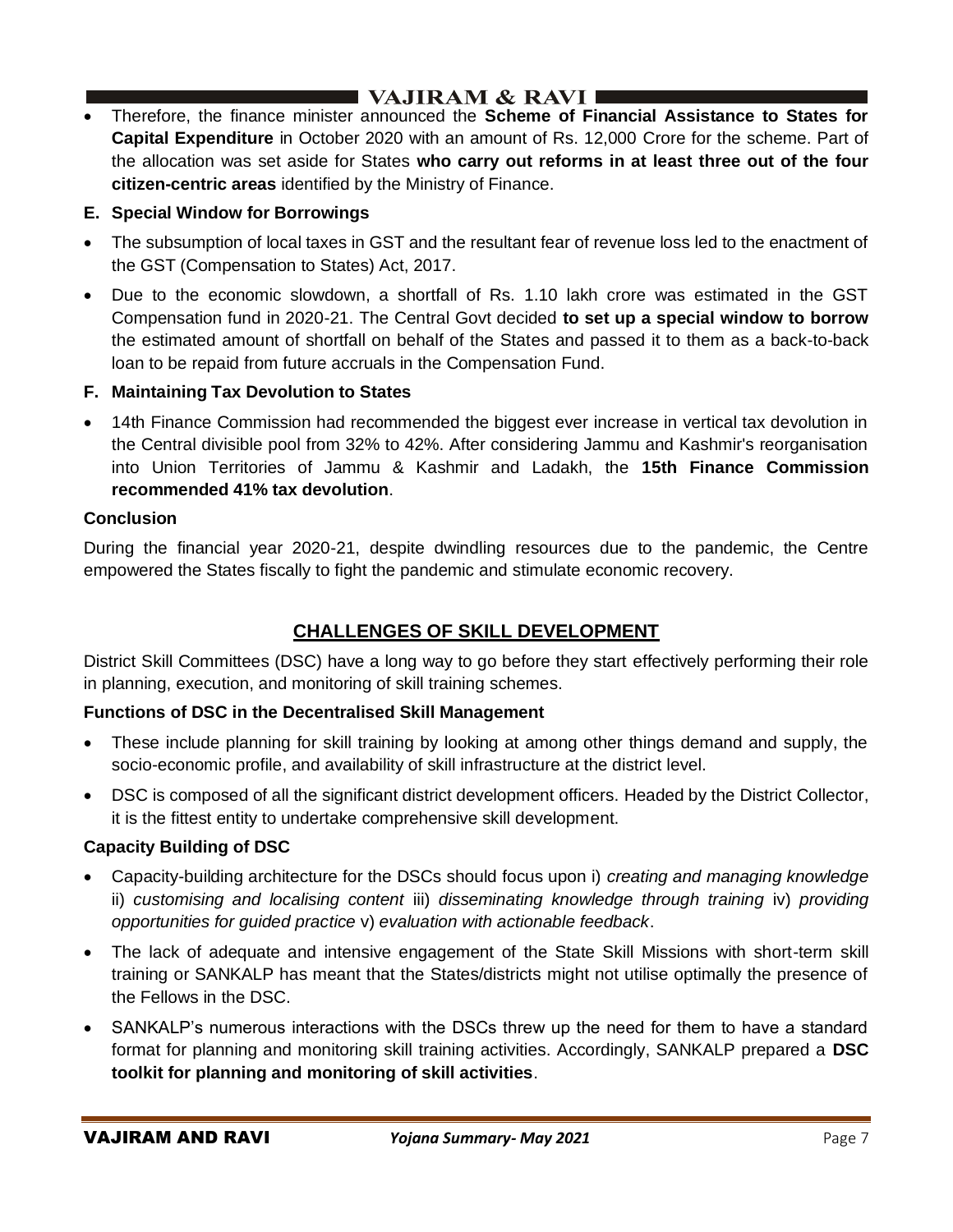- There is **need to institutionalise the process of knowledge creation** and dissemination by the DSC. This would equip DSC members with the ability to use their experience and knowledge for impact-making skill management.
- Capacity-building as an aid to meaningful decentralisation **cannot be handed down prescriptively** from the Ministry to the Skill Missions in States and DSCs. I**t has to evolve hand-in-hand with the process of decentralisatio**n so that syllabus, pedagogy, medium, methodology etc. can all take shape based on the inputs from all districts.
- The documentation and study of practice shall generate a virtuous cycle. DSCs over time can develop capacities themselves to produce credible data around skill and skill management.

## **Content of Capacity Building**

- Traditionally, skills in India, have been and continue to be, **caste-specific**. Skills that have been nonremunerative, are often unfortunately the exclusive preserve of the poorer sections and the deemed lower.
- The most obvious example is that of **scavengers or 'Safai karmacharis'.** How can one break the stranglehold of the demeaning nature of these professions? *How does one make scavenging, ragpicking, or waste disposal 'aspirational', monetarily rewarding, entrepreneurial, and imbued with career opportunities for growth?*
- The answer lies in **mechanisation of the work**. We have to ensure the imparting of skill-training using machines for hazardous and socially demeaning work.
- The **changed nature of the work and the opening up of career pathways would attract persons from other castes**, raise the work profile of the existing castes. This would strike a blow at the **very root of the entrenched caste evil in society** and lead to the creation of a more equitable and just social system.
- Another important area in which capacity-building is needed is the **backward and forward linkages of district skill plan**s to integrate them with state-level and national-level planning and opportunities.
- Let us take the example of tourism. To provide opportunities in careers in tourism, the district planners would need to have the composite picture of national and state tourism maps/destinations/policy and derive from these the particular slot that their district could occupy in the larger picture.
- Local-level tourist attractions cannot by themselves be converted into money-making tourist destinations nor are the jobs available locally for transporters and guides if the training was confined to the potential of the district.

#### **Way Forward:**

- District skill planning needs the **socio-economic profile** of the district population, the skills history of local communities, and their changing or emerging aspirations.
- Decentralised district skill planning should be able to ensure that everyone's potential and aspirations are reflected and addressed through the micro-level study of district industry, economic activity, level of education, etc.
- District skill planners would have to learn to distinguish between trades that give livelihoods to people and trades which have a growth potential beyond the local at state, national or international levels.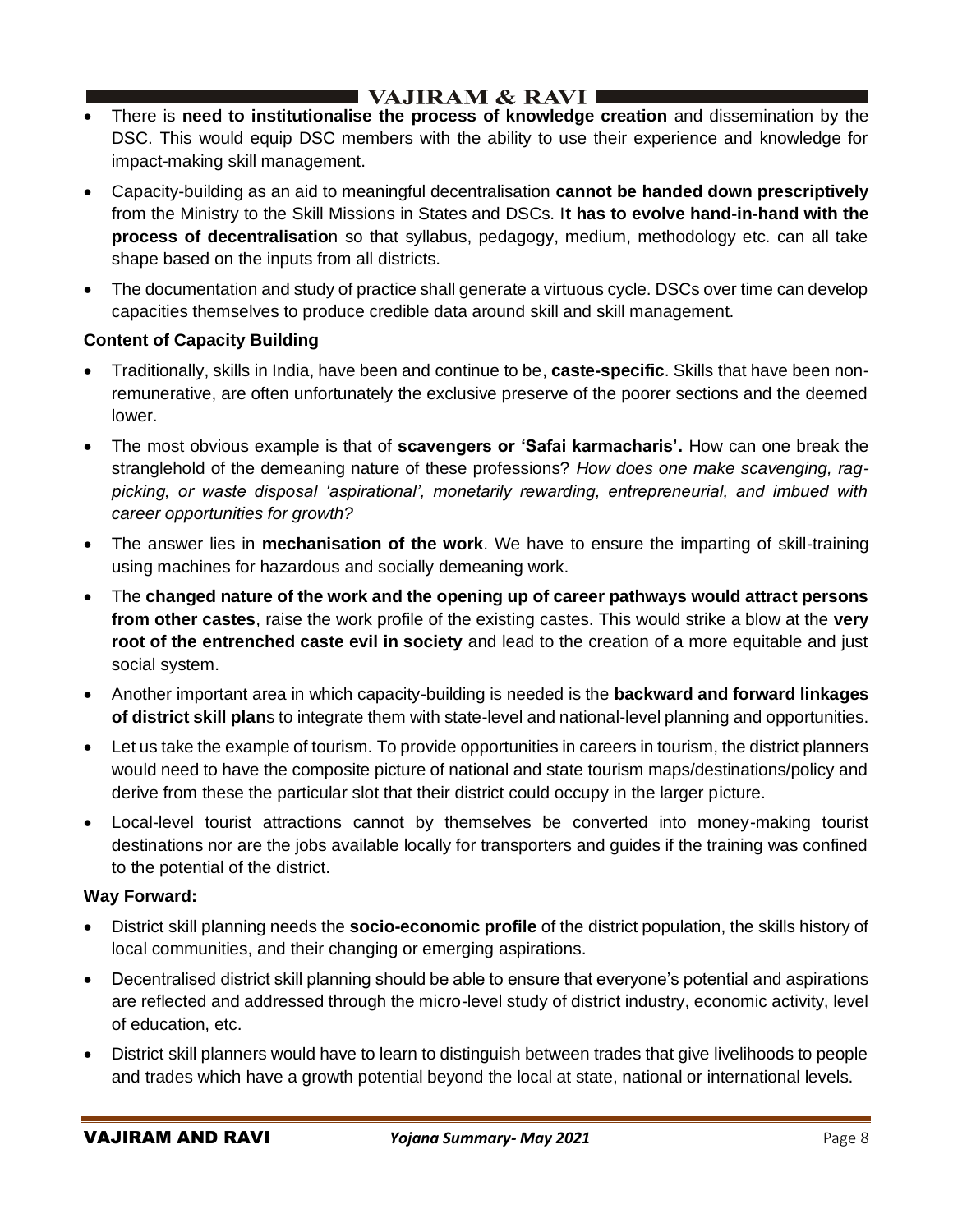- The empowerment of DSC and their expanding role would necessitate financial resources and the means of raising them. This would mean the **need for training in financial management**.
- They are also now expected to interact with industry representatives. Courses in self-development and interpersonal communication and other softer aspects will also help them be more effective.

## **CHALLENGES IN FEDERALISM AND THE WAY FORWARD**

The Indian Constitution laid down a political system which is federal in nature. However, the Indian Constitution has structurally made the Union government more powerful than the states—therefore the paradox of "**centralised federalism**."

### **Federal Governance During Covid-19**

- India's response to the Covid-19 pandemic has **shifted the balance** of its federal structure. The pandemic has enabled the central government to **implement far-reaching reforms traditionally considered the domain of states**.
- India's Constitution lays out a detailed scheme for the separation of powers between the centre and the states, albeit with a unitary bias. The constitutionally mandated Finance Commission recommends the division of revenues between the centre and the states, with the centre traditionally retaining a significant majority of the pool.
- But the specific contours of this relationship have changed over time for example, with the introduction of the Goods and Services Tax.
- The **most important moment for federalism** in this phase is the revelation of the vital role of state governments on the ground level in managing the Covid-19 crisis in India.
- After initial challenges, the Union government **ceded adequate space and autonomy** to the states to strengthen their healthcare facilities, manage the localised lockdowns, and implement social security measures to mitigate the impact of the pandemic.
- As **health remains a state subject**, the states worked as main agents of healthcare providers and governance providers within their jurisdiction, with the Centre playing the coordinating role.
- **1. Initial Phase of Pandemic and Federalism**
- The initial stages of the Covid-19 response **highlighted the unitary tilt** in the Indian federal structure. The central government **implemented a national lockdown** using its **powers under a central disaster management law**. The Ministry of Home Affairs issued extensive guidelines to states for controlling the pandemic.
- State governments followed the Centre's orders even though **they have independent powers under a more specific law, the Epidemic Diseases Act, 1897**.
- State governments requested the central government to continue its administration of the national lockdown during its initial phase. In doing so, **states ceded considerable decision-making power and political capital** to the central government.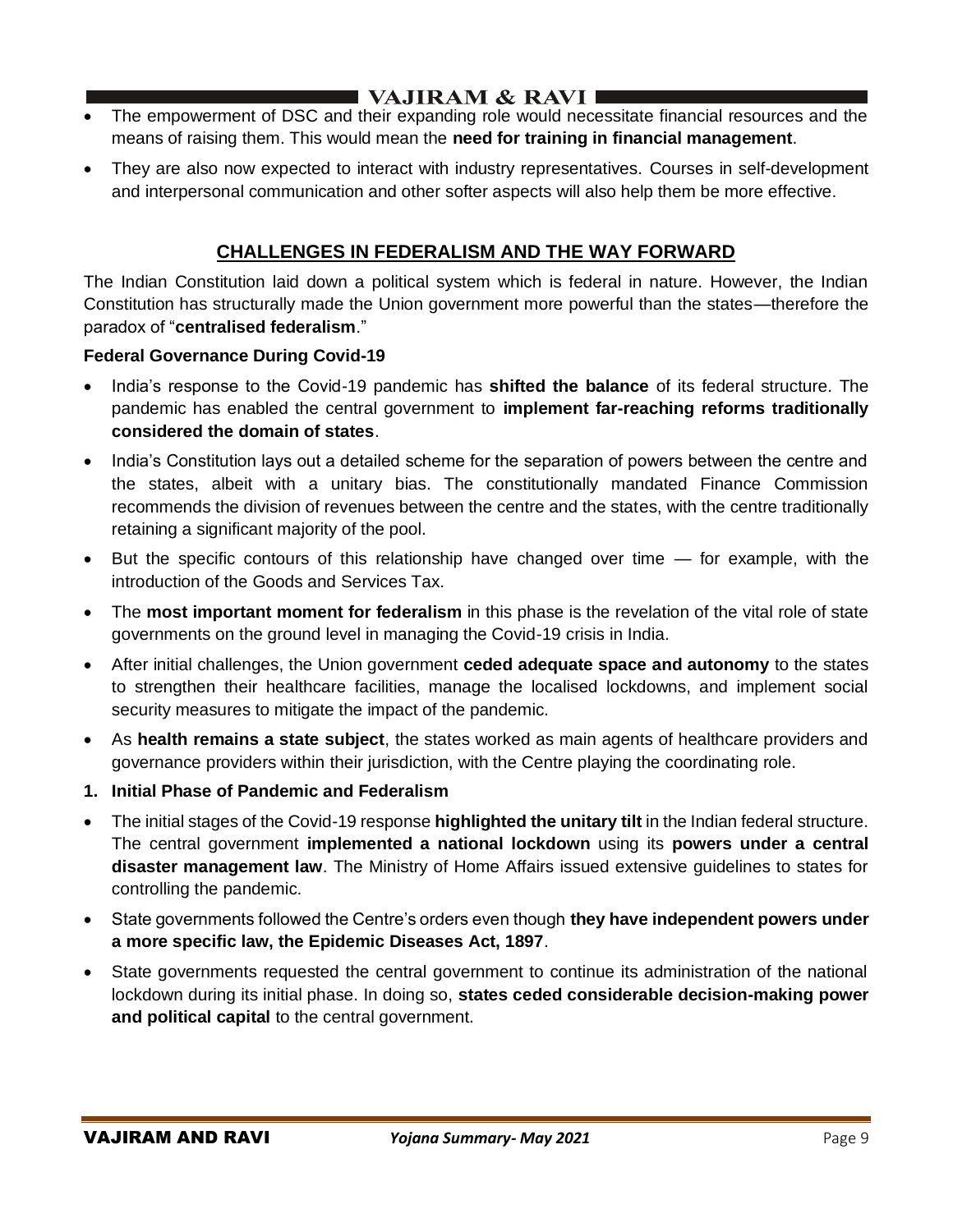# $\blacksquare$  VAJIRAM & RAVI

### **2. Subsequent Phases and Federalism**

- Subsequent phases of the lockdown have seen their **autonomy restored**. Since the national lockdown required shutting down almost all economic activity, State Govt had a drastic reduction in revenue thereby increasing their financial dependence on the centre.
- In May 2020, India's Finance Minister announced a series of reforms to facilitate India's postlockdown economic recovery. One such measure has been a **conditional increase in the borrowing limit for states**.
- The central government enhanced the borrowing limit of state governments from **3 percent to 5 percent** of their gross state domestic product.
- However, only the **first 0.5 per cent of this increase is unconditional** a further **1 percent** will be permitted **only if the borrowing is linked to specific reforms** such as debt sustainability, job creation, power sector reforms and urban development. A **final 0.5** percent will be permitted only if states achieve **key milestones in these areas**.
- **Reforms in the agricultural sector** may impact state autonomy but are necessary for growth and prosperity. **Agriculture is a state matter** in India. Ordinances passed by the central government side-step the powers of states in this regard but the Centre has to consider the welfare of the entire country.
- **Both measures** the increase in borrowing limits and the agricultural reforms **are examples of the centre using their power to push much needed reforms**.

### **Federal Relation: Entering a New Phase**

- It suggests that **federal relations in India are a function of political forces more than structural constraints**. State powers seem to increase relative to the centre in the absence of single-party dominance, and wane as single-party dominance, increases.
- In addition to its other effects, the pandemic may have merged a **new phase of federal relations**, where **states increasingly accept the reform priorities of the centre** in a manner not seen in a generation.

#### **Challenges to Federalism**

- While drafting or enacting any legislation for the entire country, the consultative process with the State Governments takes the central stage. However, in such diversity it is often very difficult to find a common platform.
- For example, India is a member of the ILO, and it has ratified several core Fundamental Conventions of the ILO like Equal Remuneration Convention, Worst Forms of Child Labour, Abolition of Forced Labour etc.
- But even before ratifying, the Central Government has to consult all the State Govts and ensure that its national legislations and national law is **not in contravention** to any of the provisions of the International Convention before ratifying.
- Only **when all the State governments agree** to the proposed legislations or any possible amendments, can the Centre move forward its proposal for ratification.
- Most times, **seeking uniform consensus with all states** in a proposed timeframe may **become a challenge**.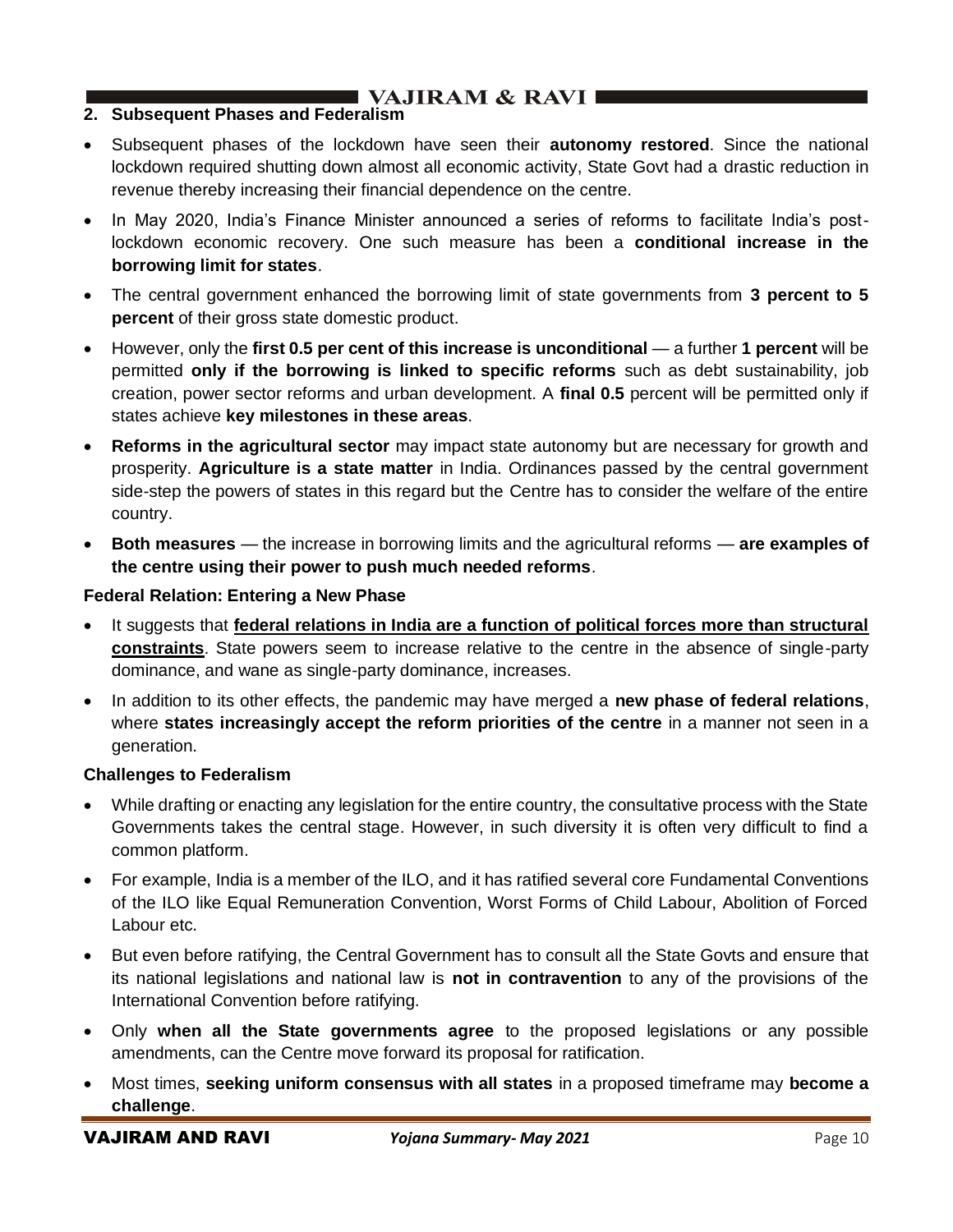# I VAJIRAM  $\&$  RAVI  $\blacksquare$

- While 34 States have notified rules under RERA, West Bengal has enacted its own legislation HIRA, which stands challenged before the Supreme Court. In such instances, the **political leaning of the State Government** may also **influence its policy making process** if it is not on good terms with the Central Government.
- After the adoption of the market economy, Centre has encouraged states to negotiate loans / FDI with overseas banks / institutions directly since the 1990s.
- **States compete to attract FDI.** And positively so, the Centre is not being seen as an obstacle but as a facilitator. Still, approval for FDIs are centralized with the DPIIT being the nodal Ministry at the centre for FDI approvals.
- In many cases, the DPIIT has to transfer the proposal to the other central Ministries. In proposals where land border issues or security issues arise, the concurrence of other nodal ministries may also be sought.

## **Paradiplomacy by the States**

- Foreign economic policy is no longer a central preserve with the **emergence of paradiplomacy by the States**. Economic globalization has made it possible for the States to interact with respective investors in foreign countries.
- The decision of the Gujarat Govt in 2014 to set up international desks independently in USA, China, Japan for facilitating "**INVEST IN VIBRANT GUJARAT**" by overseas investors is perhaps the first attempt by any state to attract FDI directly.
- However, such enterprise may also **raise issues for the sovereignty or security** of the country considering that India is largely surrounded by neighbours who are hostile. Therefore, in granting license to an overseas entity, Centre has to examine the proposal from many angles.
- It may not be appreciated by the State Government and the **Centre may be construed as taking too much time** and not acting as per the wishes of the State Government.

## **Conclusion: The Way Forward**

- A diverse and large country like India requires a **proper balance between the six pillars of federalism**: *autonomy of states, national integration, centralisation, decentralisation nationalisation, and regionalisation*.
- Extreme political centralisation or chaotic political decentralisation can both lead to the weakening of Indian federalism.
- Controlling these extremes is a challenge, as **federalism must reconcile the need for national unity on the one hand, and on the other, regional autonomy**.

## **PROGRESS IN HUMAN DEVELOPMENT SINCE INDEPENDENCE**

#### **Concept of Human Development**

The term "human development" is accepted in the development economics literature as an **expansion of human capabilities**, a **widening of choices**, an **enhancement of freedom and the fulfilment of human rights**.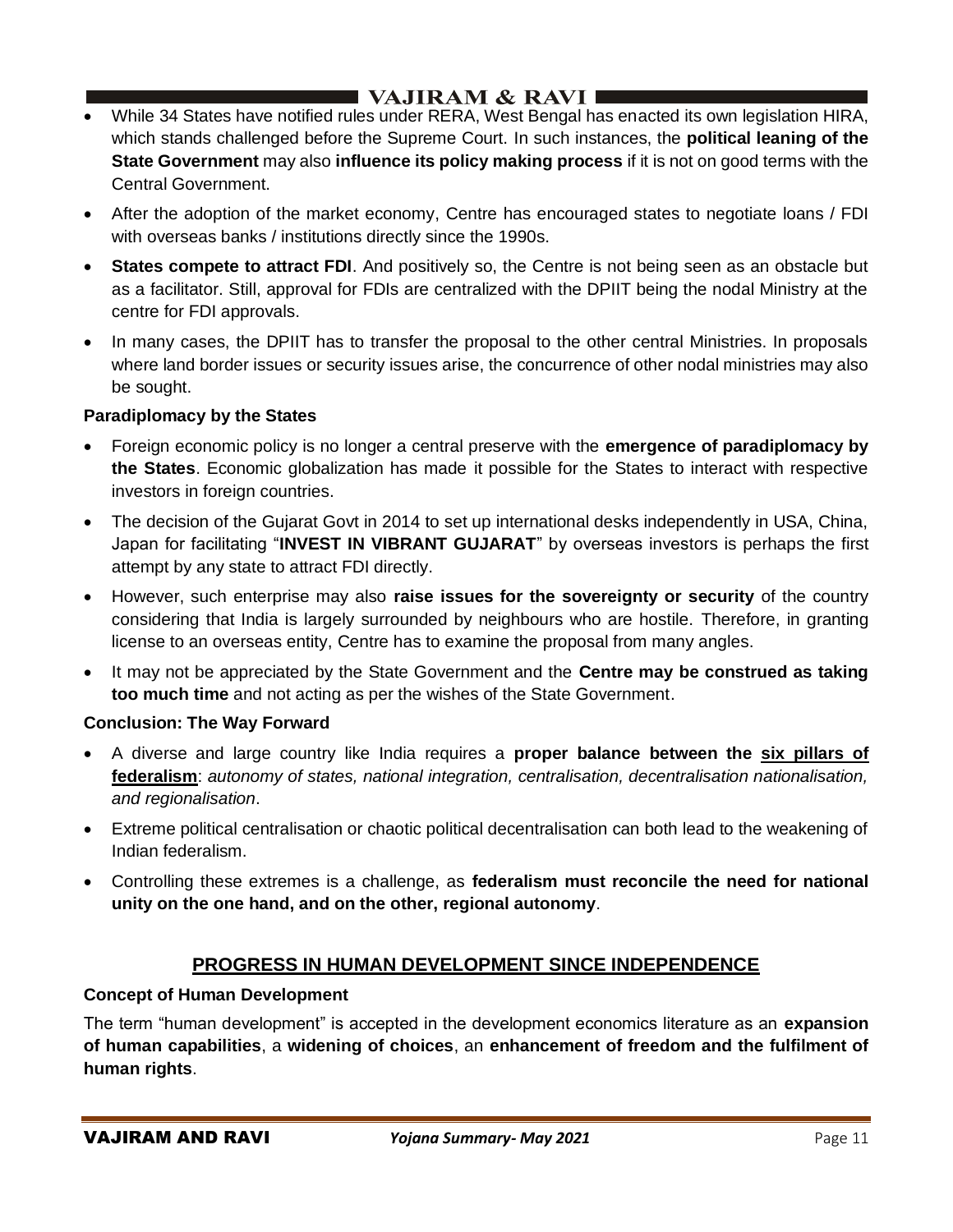# I VAJIRAM  $\&$  RAVI $\blacksquare$

## **Human Development Reports and Measurement**

- The **first Human Development Report** of UNDP was published in **1990**. The Human Development Index (HDI) reflects the average achievements along **three dimensions of human development**: longevity, educational attainment and command over resources needed for a decent living.
- However, the HDI **does not reflect the deprivation** or the **distributional aspects of development**, particularly inequality.
- Composite indices to account for **gender inequalities** [gender-related development index (GDI) and a gender empowerment measure (GEM)] was constructed for the first time in **1995**. I**n 1997**, a composite index was proposed and constructed for measuring the **multidimensionality of poverty**.
- Later, these composite indices were disaggregated in terms of regions, provinces, gender, races, ethnic groups and the rural-urban divide.
- The GDI measures achievements in the same dimensions and variables as the HDI, but considers inequality in achievements between men and women. The **GEM indicates whether women are able to actively take part in economic and political life**.
- In 1997, a composite measure for multi-dimensional poverty, the Human Poverty Index (HPI) was introduced.
- The 2014 **HDR introduced changes to minimum and maximum values** (goalposts) which are now fixed rather than set at the observed values. The minimum and maximum levels for the dimension indicators are currently set as follows:
	- $\circ$  Life expectancy: the minimum value is set at 20 years. The maximum value is fixed at 85 years.
	- $\circ$  The minimum value for both education variables is set at 0. The maximum values for mean years and expected years of schooling are fixed at 15 and 18 years, respectively.
	- $\circ$  GNI per capita (2011 PPP): the minimum value is \$100. The maximum value is capped at \$75,000.

## **India's Ranking in Human Development and Performance So Far**

- Out of 189 countries, **India ranks 131** on the Human Development Index 2020. With an **HDI value of 0.645**, the country fell in to the **medium human development category**.
- Since 1990, the HDI value of India has increased from 0.429 to 0.645. During the same period, the life expectancy at birth in India rose by nearly 12 years, while the mean years of schooling witnessed an increase of 3.5 years. During this period, India's GNI per capita also increased, registering a rise of nearly 274%.
- In the South Asian region, **India's HDI is more than the region's average** which stands at .641, while India is also above the average value of 0.631 among the medium HDI category countries.

#### **Millennium Development Goals (MDGs)**

The United Nations MDGs are the eight goals set by the UN member states in September 2000 and agreed to be achieved by 2015. There are 8 goals, 18 targets, and 48 performance indicators. The following are the eight Millennium Development Goals:

1. to eliminate extreme poverty and hunger;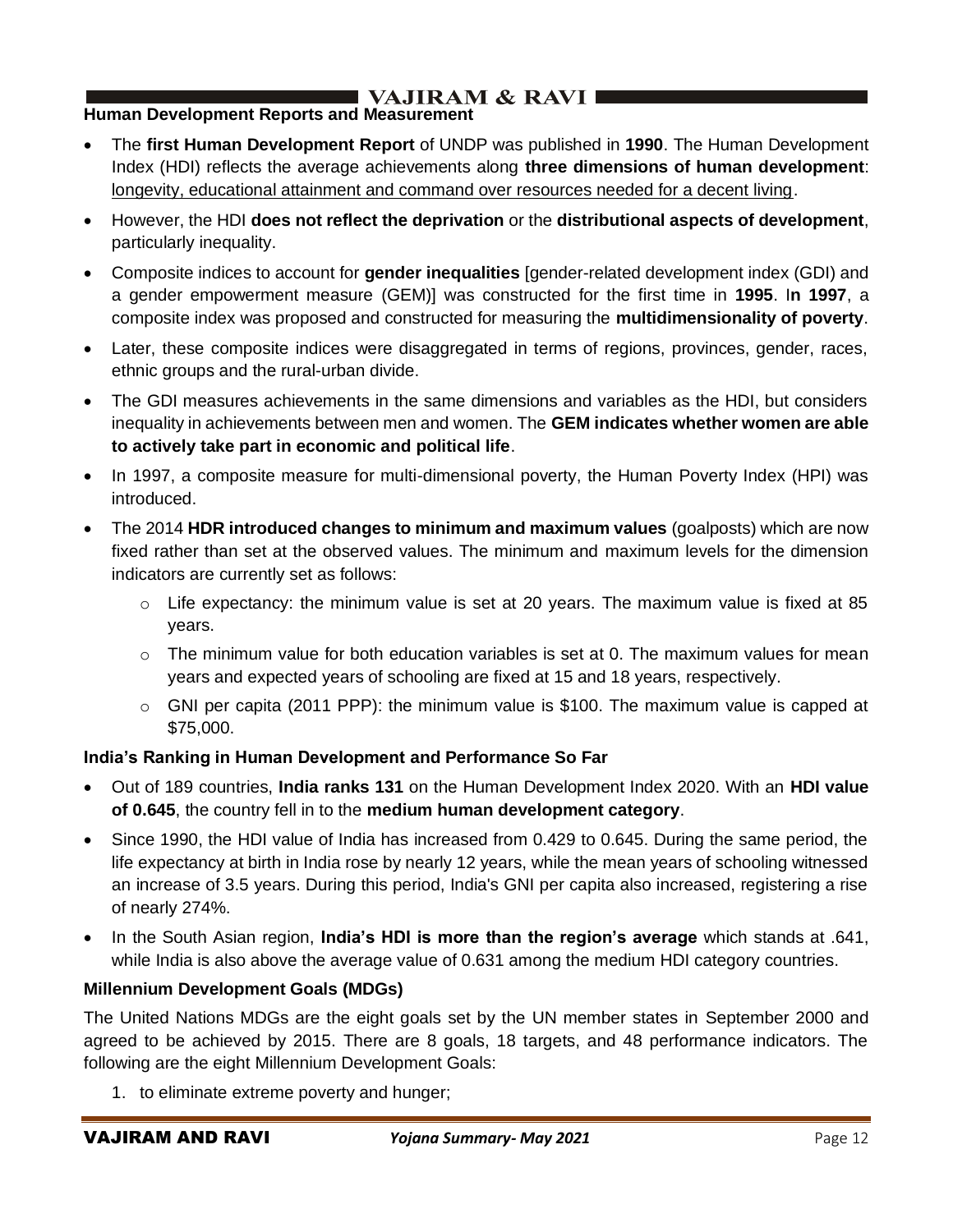# $\blacksquare$  VAJIRAM & RAVI I

- 2. to achieve global primary education;
- 3. to empower women and promote gender equality;
- 4. to reduce child mortality;
- 5. to promote maternal health;
- 6. to fight malaria, HIV/AIDS, and other diseases;
- 7. to promote environmental sustainability; and
- 8. to develop a universal partnership for development

### **Sustainable Development Goals (SDGs)**

It consists of 17 Goals that are as followed:

- **1.** End poverty in all its forms everywhere
- **2.** End hunger, achieve food security and improved nutrition and promote sustainable agriculture
- **3.** Ensure healthy lives and promote well-being for all at all ages
- **4.** Ensure inclusive and equitable quality education and promote life-long learning opportunities for all
- **5.** Achieve gender equality and empower all women and girls
- **6.** Ensure availability and sustainable management of water and sanitation for all
- **7.** Ensure access to affordable, reliable, sustainable, and modern energy for all
- **8.** Promote sustained, inclusive and sustainable economic growth, full and productive employment and decent work for all
- **9.** Build resilient infrastructure, promote inclusive and sustainable industrialization and foster innovation
- **10.** Reduce inequality within and among countries
- **11.** Make cities and human settlements inclusive, safe, resilient and sustainable
- **12.** Ensure sustainable consumption and production patterns
- **13.** Take urgent action to combat climate change and its impacts
- **14.** Conserve and sustainably use the oceans, seas and marine resources for sustainable development
- **15.** Protect, restore and promote sustainable use of terrestrial ecosystems, sustainably manage forests, combat desertification, and halt and reverse land degradation and halt biodiversity loss
- **16.** Promote peaceful and inclusive societies for sustainable development, provide access to justice for all and build effective, accountable and inclusive institutions at all levels
- **17.** Strengthen the means of implementation and revitalize the global partnership for sustainable development.

#### **Bare Necessities Index**

- **Bare Necessities Index** (BNI) was **released for the first time in January 2021** as part of the Economic Survey. It showed that the availability of "bare necessities" such as housing, water, sanitation, electricity and clean cooking fuel, improved across all states in the country in 2018 compared to 2012.
- The BNI has been **developed for rural, urban and all-India** level using data from two NSO (rounds 69 and 76) on drinking water, sanitation, hygiene and housing conditions.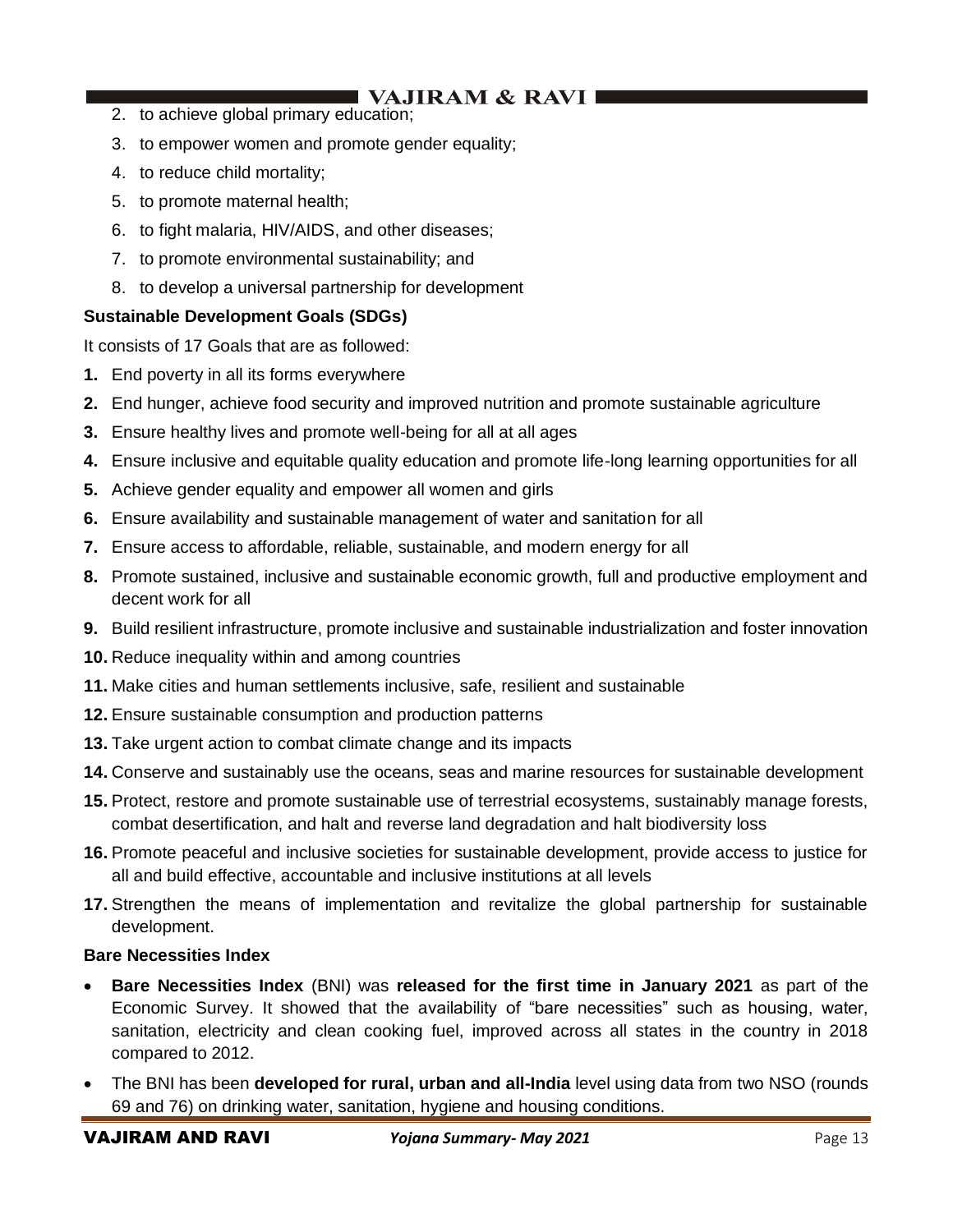- The index **summarises 26 indicators** on **five dimensions** water, sanitation, housing, microenvironment, and other facilities (assessed using indicators like access to the type of kitchen, ventilation of the dwelling unit, access to a bathroom, electricity and type of fuel used for cooking).
- The survey reports that **improved access to "the bare necessities"** has led to **improvements in health indicators** and correlates with **future improvements in education indicators**.

## **RADIO FREQUENCY SPECTRUM ALLOCATION**

- The **2020 Nobel Prize in Economics** was awarded to two economists–*Paul R. Milgrom* and *Robert B.Wilson*–who **populated the auction theory**. Both of them developed several innovative and valuable formats and designs.
- Among them, **Simultaneous Multiple Round Auction** (SMRA) has been very famous for the 1994 U.S. Federal Communications Commission's (FCC) radio-spectrum auction.
- Following the exponential rise of demand for mobile communication in the early 1990s, the broadcasting licenses to the firms have been made on a competitive price mechanism basis which has been most efficient.

### **Types Of Auctions**

- Auctions are broadly of two types: **Single and multiple items auctions**. The multi-object auction **applies in the case of homogenous or divisible objects** like government debt and electricity and the **heterogeneous or non-identical multiple objects** such as radio frequencies or bus routes, which are of either complements or substitutes.
- These involve exceptionally large values, and governments face a challenging trade-off between raising revenue and allocating the spectrum efficiently. This year's Nobel laureate contributes significantly to addressing the barriers to trading interrelated objects.

## **Deployment of Additional Spectrum Acquired in Networks of Telecom Service Providers in India**

- The bidding for spectrum in 800 MHz, 900 MHz, 1800 MHz, 2100 MHz, and 2300 MHz bands took place in March 2021. The e-auction was based on the **Simultaneous Multiple Round Ascending Auction** (SMRA) methodology.
- The total quantity of spectrum for which right to use has been acquired in these bands is 855.60 MHz. The participants did not bid in 700 MHz and 2500 MHz bands.
- Three bidders Bharti Airtel Ltd, Vodafone Idea Ltd, and Reliance Jio InfocommLtd participated in the auction.
- The Union Cabinet had approved a proposal of the Department of Telecommunications to conduct spectrum auction through which **spectrum will be assigned to the successful bidders** for providing commercial mobile services.
- By winning the right to use spectrum through the auction, incumbent telecom service providers will be able to augment their network capacity whereas new players will be able to start their services. This will increase the quality of telecom services for consumers.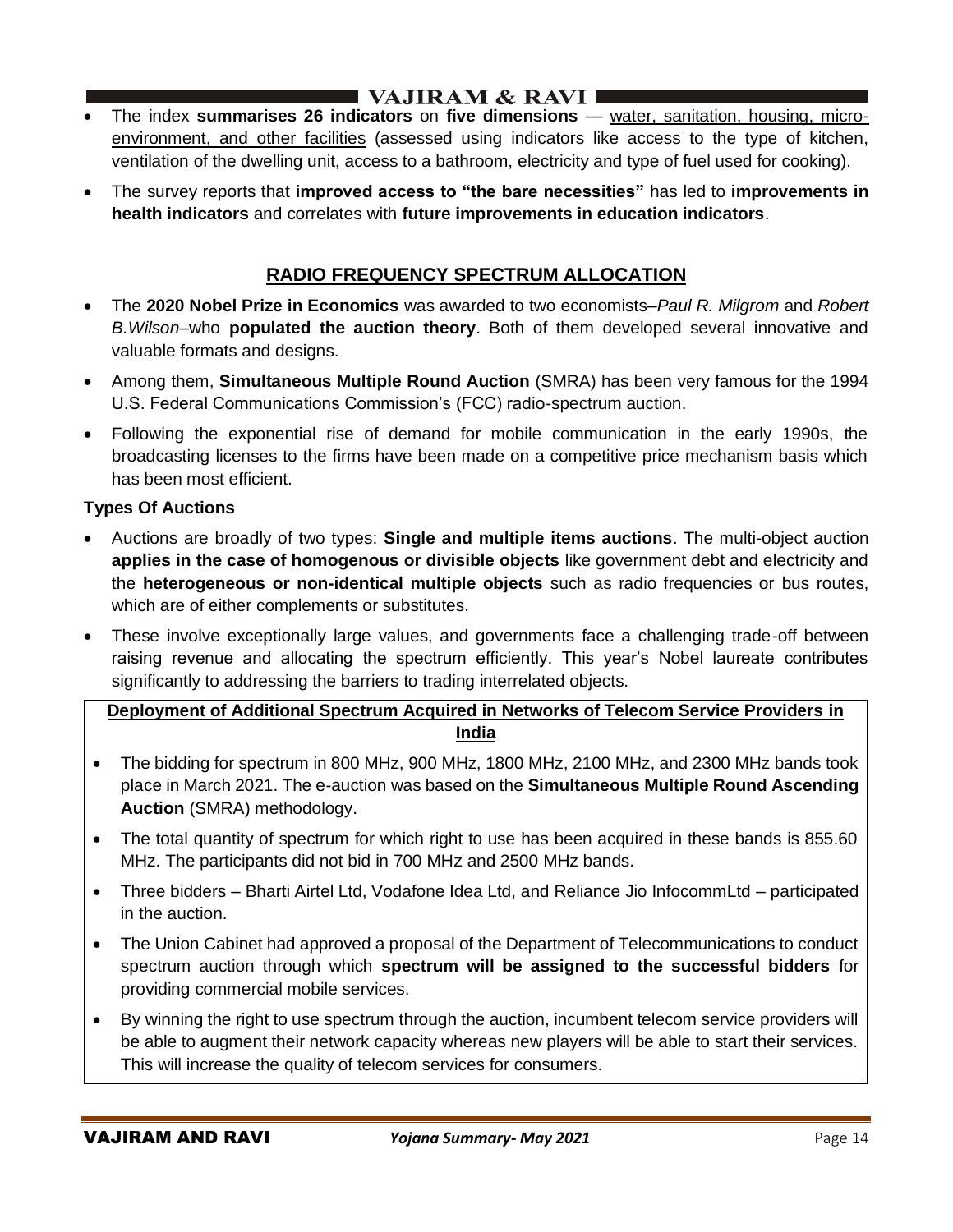# I VAJIRAM  $\&$  RAVI $\blacksquare$

• It is relevant that the **Telecom Sector today is a key infrastructure provider** with strong linkages with economic growth, direct and indirect employment generation, and expansion of Digital India.

#### **SMRA Auction**

- The SMRA auction design for spectrum sales has been widely applied worldwide. Some versions of this are applied in **U.S., Canada, U.K., Finland, India, Poland, Germany, Sweden, Norway, and Spain**.
- The auctions reflect **two efficiency concerns**. Firstly, the **best productive suppliers minimise the costs**. Secondly, this **generates funds** through markets than rigid taxation.

### **Indian Scenario**

- The Government intervention in India has become apparent because of the exponential rise in demand for wireless communication, given radio frequencies a scarce commodity.
- The **average holding of the spectrum** of **Indian operators was 31 MHz** as compared to the **global average of 50 MHz** in 2017.
- The Telecom Regulatory Authority of India (TRAI) in August 2018 highlighted its recommendations on the auction of spectrum across several bands including two bands **yet to be auctioned in India**, i.e., 3300 - 3400 MHz and 3400 - 3600 MHz. These bands are likely to emerge as the **primary band for 5G services**.
- There are often disputes between the state and the operators in allocating and managing spectrums in India. However, India has been following **a 'quasi-property rights'** regime to avoid the subjective administrative management to a market-based mechanism.

## **ONE NATION ONE RATION CARD (ONORC): 'MERA RATION' MOBILE APP**

- This initiative allows all NFSA beneficiaries, particularly migrant beneficiaries, to claim **either full or part foodgrains from any Fair Price Shop** in the country through the existing ration card in a seamless manner.
- **Mera Ration Mobile App** will benefit especially those ration card holders who move to new areas for livelihoods. Basically, ONORC is a technology and data driven system for **nation-wide portability of ration cards** under NFSA.
- At present, the system covers nearly 69 Crore NFSA beneficiaries (about 86% NFSA population) in the country and a monthly average of about 1.5~1.6 Crore portability transactions are being recorded under the ONORC.
- ONORC allowed each NFSA beneficiary during the Covid-19 pandemic, particularly migrants, to avail the **benefit of subsidised foodgrains with flexibility from any location** wherever they were during the lockdown/ crisis period.
- The system also allows their family members back home, if any, to **claim the balance foodgrains on same the ration card**.